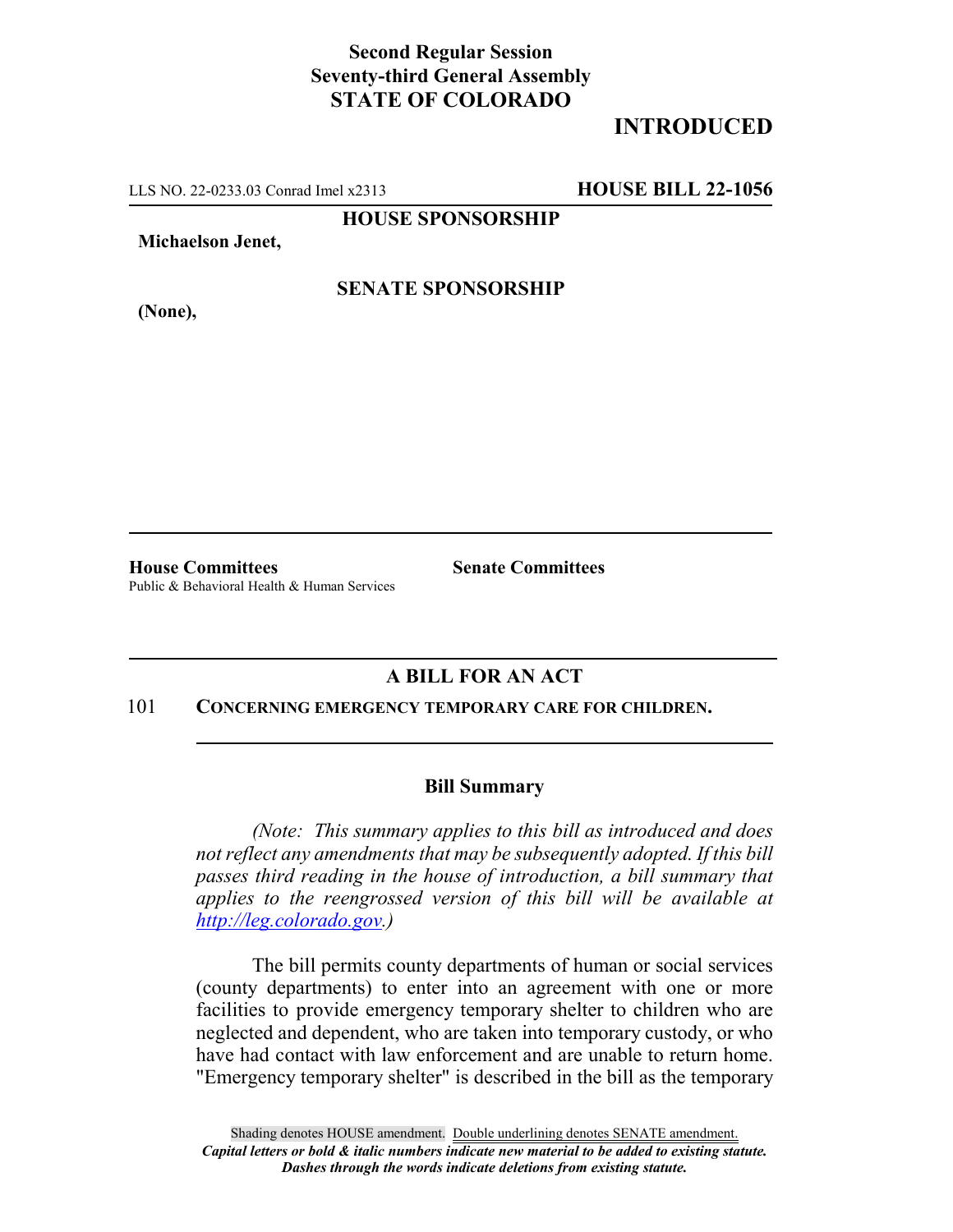care of a child in a physically unrestricted setting for no more than 5 days, pending a return to the child's home or placement in an alternate setting. Receiving temporary care in emergency temporary shelter is voluntary, and a child may leave emergency temporary shelter at any time.

A county department may contract with any of the following facilities to provide emergency temporary shelter in the county: Group care facilities and homes or a foster care home, homeless youth shelter, residential child care facility, respite child care center, specialized group facility, or any other licensed or certified 24-hour nonsecure care and treatment facility away from the child's parent or guardian. A county can enter into agreements with more than one facility, and 2 or more counties may jointly enter into an agreement with a facility.

The bill requires the general assembly to appropriate money to the state department of human services (state department) for emergency temporary shelter services. The state department allocates the money to a county after approving the county's emergency temporary shelter plan.

| $\mathbf{1}$   | Be it enacted by the General Assembly of the State of Colorado:          |
|----------------|--------------------------------------------------------------------------|
| $\overline{2}$ | <b>SECTION 1.</b> In Colorado Revised Statutes, 19-1-103, add (61.5)     |
| 3              | as follows:                                                              |
| $\overline{4}$ | 19-1-103. Definitions. As used in this title 19 or in the specified      |
| 5              | portion of this title 19, unless the context otherwise requires:         |
| 6              | (61.5) "EMERGENCY TEMPORARY SHELTER" MEANS EMERGENCY                     |
| $\overline{7}$ | TEMPORARY SHELTER AS DESCRIBED IN SECTION 19-3-403.5.                    |
| 8              | <b>SECTION 2.</b> In Colorado Revised Statutes, add 19-3-403.5 as        |
| 9              | follows:                                                                 |
| 10             | 19-3-403.5. Emergency temporary shelter - appropriation -                |
| 11             | allocation - legislative intent - rules. $(1)$ $(a)$ A COUNTY DEPARTMENT |
| 12             | MAY ESTABLISH EMERGENCY TEMPORARY SHELTER TO PROVIDE                     |
| 13             | TEMPORARY CARE FOR NEGLECTED OR DEPENDENT CHILDREN, AS                   |
| 14             | DESCRIBED IN SECTION 19-3-102, CHILDREN TAKEN INTO TEMPORARY             |
|                |                                                                          |
| 15             | CUSTODY PURSUANT TO SECTION 19-3-401, OR CHILDREN WHO HAVE HAD           |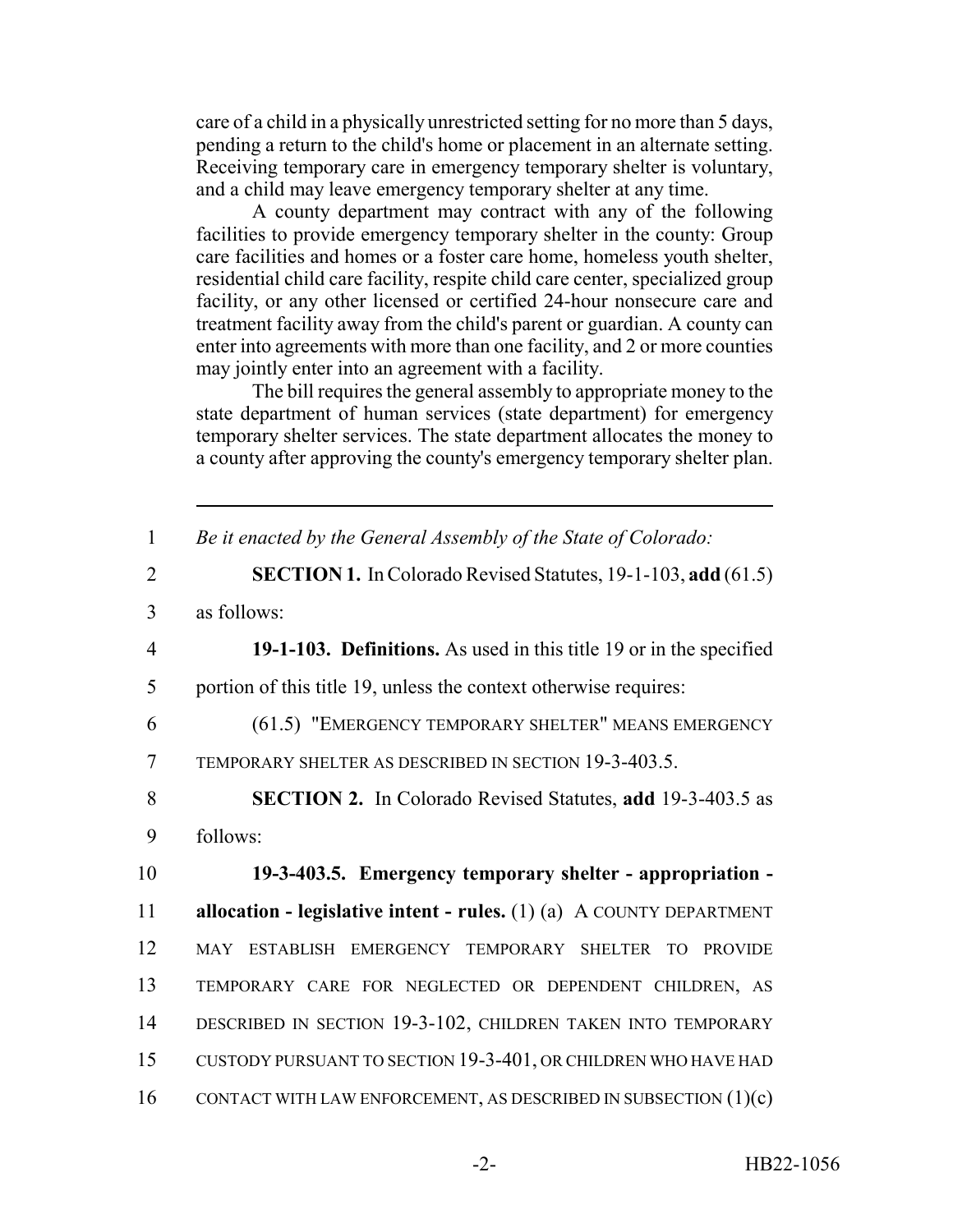OF THIS SECTION, BY ENTERING INTO AN AGREEMENT WITH AN ENTITY DESCRIBED IN SUBSECTION (2) OF THIS SECTION TO PROVIDE THE EMERGENCY TEMPORARY SHELTER.

 (b) (I) EMERGENCY TEMPORARY SHELTER IS THE TEMPORARY CARE OF A CHILD IN A PHYSICALLY UNRESTRICTED SETTING FOR NO MORE THAN FIVE DAYS, PENDING A RETURN TO THE CHILD'S HOME OR PLACEMENT IN AN APPROPRIATE ALTERNATE SETTING PURSUANT TO APPLICABLE STATE LAW. RECEIVING TEMPORARY CARE IN EMERGENCY TEMPORARY SHELTER IS VOLUNTARY, AND A CHILD MAY LEAVE EMERGENCY TEMPORARY SHELTER AT ANY TIME.

 (II) AN ENTITY PROVIDING EMERGENCY TEMPORARY SHELTER TO A CHILD MAY OR MAY NOT PROVIDE TREATMENT TO THE CHILD BUT MUST ALLOW FOR PROFESSIONALS TO COMPLETE ASSESSMENTS TO DETERMINE THE CHILD'S TREATMENT NEEDS AND ESTABLISH PLANS TO SAFELY TRANSITION THE CHILD BACK TO THE CARE OF THE CHILD'S PARENT, GUARDIAN, LEGAL CUSTODIAN, OR KIN, OR TO ANOTHER COMMUNITY-BASED FACILITY OR HOME, AS INFORMED BY THE RELATIVE INFORMATION FORM DESCRIBED IN SECTION 19-2.5-1404 (1)(b)(VIII). A CHILD IN EMERGENCY TEMPORARY SHELTER MUST HAVE ACCESS TO ONGOING EDUCATIONAL SERVICES.

21 (c) A CHILD IS ELIGIBLE FOR TEMPORARY CARE IN EMERGENCY TEMPORARY SHELTER IF THE CHILD HAS HAD CONTACT WITH LAW ENFORCEMENT AND IS HOMELESS, CONSIDERED ABANDONED, OR IS UNABLE 24 TO RETURN HOME BECAUSE THE CHILD'S PARENT, GUARDIAN, OR LEGAL CUSTODIAN REFUSES TO TAKE THE CHILD BACK INTO THE PERSON'S HOME. 26 (2) (a) EMERGENCY TEMPORARY SHELTER MAY OCCUR IN A FOSTER CARE HOME, INCLUDING A THERAPEUTIC OR TREATMENT FOSTER CARE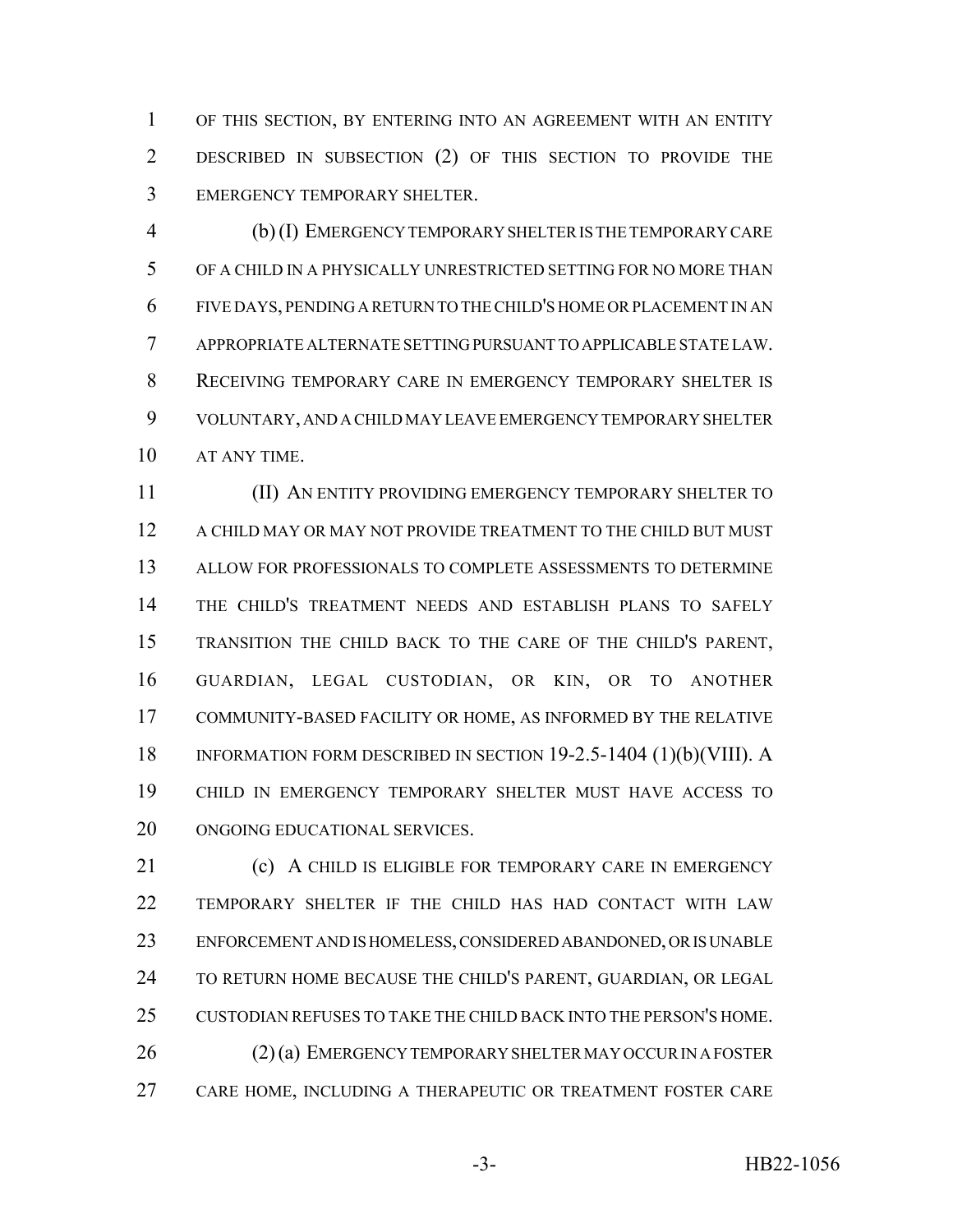HOME; GROUP CARE FACILITIES AND HOMES; AS DEFINED IN SECTION 26-6-102, A HOMELESS YOUTH SHELTER, A RESIDENTIAL CHILD CARE FACILITY, RESPITE CHILD CARE CENTER, OR SPECIALIZED GROUP FACILITY; OR IN ANY OTHER LICENSED OR CERTIFIED TWENTY-FOUR-HOUR NONSECURE CARE AND TREATMENT FACILITY AWAY FROM THE CHILD'S PARENT OR GUARDIAN.

 (b) AFTER CONSIDERING THE NEEDS OF THE COUNTY, EXISTING AVAILABLE BEDS, AVAILABLE FUNDING STREAMS, AND THE LEAST RESTRICTIVE SETTING FOR CHILDREN THAT WOULD MEET THE COUNTY'S NEEDS, A COUNTY DEPARTMENT MAY CHOOSE THE MOST APPROPRIATE TYPE OF FACILITY TO PROVIDE EMERGENCY TEMPORARY SHELTER FOR THE COUNTY. A COUNTY MAY USE MORE THAN ONE TYPE OF FACILITY FOR EMERGENCY TEMPORARY SHELTER.TWO OR MORE COUNTIES MAY JOINTLY ENTER INTO AN AGREEMENT WITH A FACILITY TO PROVIDE EMERGENCY TEMPORARY SHELTER FOR THE COUNTIES.

16 (c) THE GENERAL ASSEMBLY STRONGLY ENCOURAGES COUNTY DEPARTMENTS TO CONSIDER LESS RESTRICTIVE SETTINGS, INCLUDING KINSHIP PLACEMENT, FOSTER CARE, RESPITE CARE, AND GROUP HOMES THAT ARE SMALL, HOME-LIKE, AND BASED IN THE COMMUNITY OF THE SHELTERED CHILD, BEFORE RELYING ON RESIDENTIAL CHILD CARE FACILITIES FOR EMERGENCY TEMPORARY SHELTER.

 (3) AN ENTITY CONTRACTED TO PROVIDE EMERGENCY TEMPORARY SHELTER FUNDED PURSUANT TO THIS SECTION MUST HAVE THE LICENSE 24 REQUIRED BY ARTICLE 6 OF TITLE 26 FOR THE ENTITY OR MEET STANDARDS FOR ENTITIES THAT PROVIDE EMERGENCY TEMPORARY SHELTER SET BY THE STATE DEPARTMENT IN RULES PROMULGATED PURSUANT TO THIS SECTION.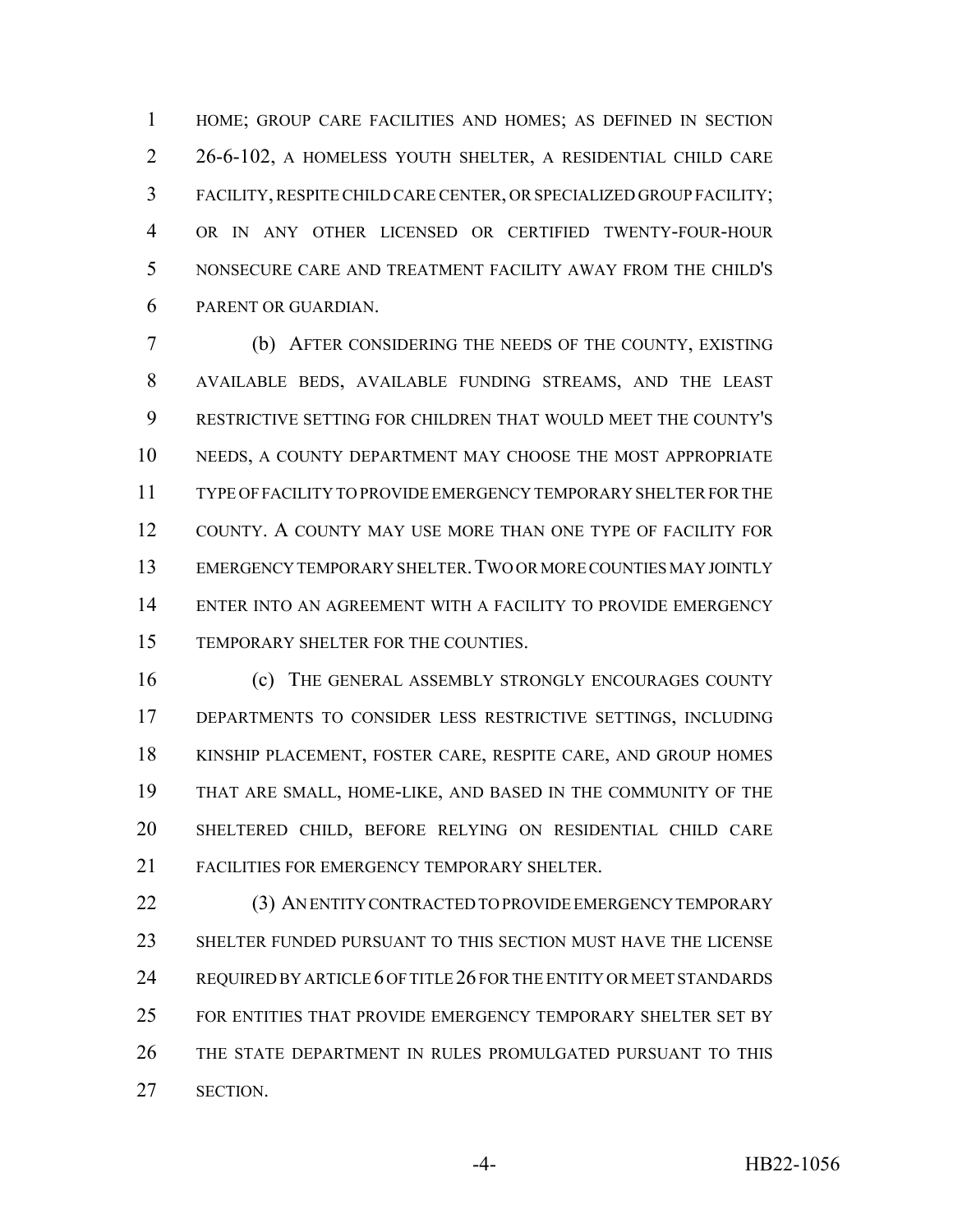(4) (a) THE GENERAL ASSEMBLY SHALL APPROPRIATE MONEY TO 2 THE STATE DEPARTMENT FOR EMERGENCY TEMPORARY SHELTER.

 (b) THE EXECUTIVE DIRECTOR OF THE STATE DEPARTMENT IS AUTHORIZED TO ACCEPT AND EXPEND ON BEHALF OF THE STATE ANY FEDERAL FUNDS, GIFTS, GRANTS, OR DONATIONS FROM ANY PRIVATE OR PUBLIC SOURCE FOR THE PURPOSES OF THIS SECTION.

 (c) THE STATE DEPARTMENT SHALL CREATE A FORMULA FOR ALLOCATING MONEY TO COUNTIES THAT ESTABLISH EMERGENCY TEMPORARY SHELTER THAT TAKES INTO ACCOUNT THE TYPE OF EMERGENCY TEMPORARY SHELTER AVAILABLE IN EACH COUNTY, THE NUMBER OF EMERGENCY TEMPORARY SHELTER BEDS AVAILABLE IN EACH 12 COUNTY, AND THE NUMBER OF EMERGENCY TEMPORARY SHELTER BEDS USED IN EACH COUNTY.

 (d) THE EXECUTIVE DIRECTOR OF THE STATE DEPARTMENT SHALL ANNUALLY ALLOCATE THE MONEY APPROPRIATED FOR PURPOSES OF THIS SECTION, AND ANY OTHER MONEY RECEIVED FROM FEDERAL FUNDS, GIFTS, GRANTS, OR DONATIONS FOR PURPOSES OF THIS SECTION, TO EACH COUNTY DEPARTMENT THAT ESTABLISHES EMERGENCY TEMPORARY SHELTER PURSUANT TO THIS SECTION IN AN AMOUNT DETERMINED BY THE STATE DEPARTMENT IN ACCORDANCE WITH THE ALLOCATION FORMULA.

 (e) PRIOR TO RECEIVING AN ALLOCATION, A COUNTY DEPARTMENT MUST SUBMIT A PLAN FOR ESTABLISHING EMERGENCY TEMPORARY SHELTER TO THE STATE DEPARTMENT FOR APPROVAL. THE PLAN MUST INCLUDE INFORMATION REGARDING THE AGE RANGE OF CHILDREN WHO WILL RECEIVE TEMPORARY CARE IN EMERGENCY TEMPORARY SHELTER IN THE COUNTY. THE STATE DEPARTMENT SHALL REVIEW THE PLAN TO ENSURE THAT A CONTRACTED ENTITY MEETS ANY REQUIREMENTS SET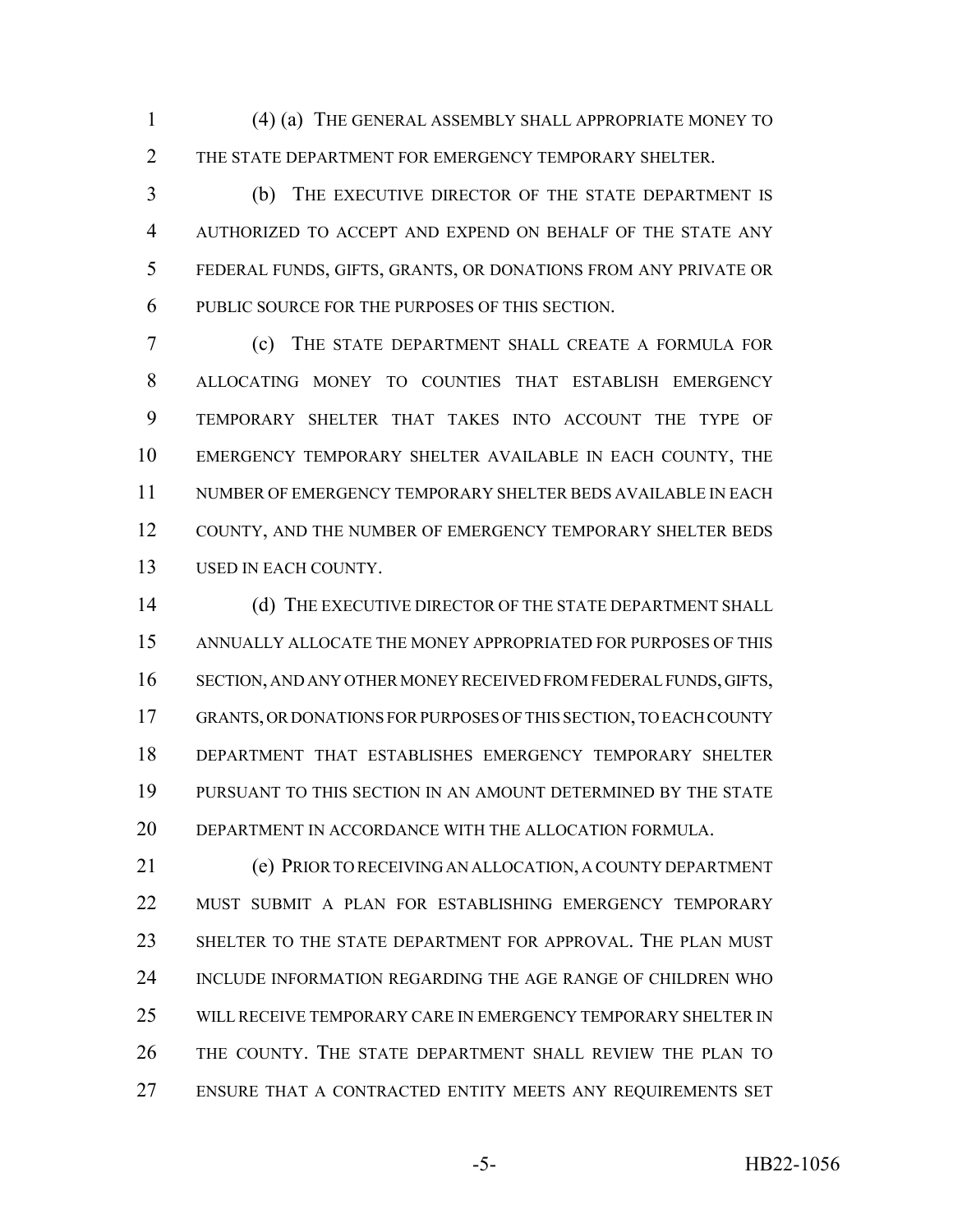FORTH IN STATUTE OR BY STATE DEPARTMENT RULE. UPON APPROVAL OF A COUNTY PLAN, AND SUBJECT TO AVAILABLE FUNDS, THE STATE DEPARTMENT SHALL ALLOCATE MONEY TO THE COUNTY.

 (5) THE STATE DEPARTMENT SHALL PROMULGATE RULES NECESSARY FOR THE ADMINISTRATION OF THIS SECTION AND TO ENSURE THE SAFETY OF CHILDREN IN EMERGENCY TEMPORARY SHELTER. THE RULES MUST INCLUDE PROCEDURES FOR THE APPROVAL OF COUNTY DEPARTMENT PLANS AND STANDARDS FOR OPERATING ENTITIES THAT ARE AT LEAST AS STRINGENT AS THE APPLICABLE LICENSING REQUIREMENTS 10 FOR THE TYPE OF ENTITY PROVIDING EMERGENCY TEMPORARY SHELTER. **SECTION 3.** In Colorado Revised Statutes, 19-2.5-303, **amend** (1) and (4)(b); and **add** (3)(c) as follows:

 **19-2.5-303. Duty of peace officer - screening teams - notification - release or detention.** (1) When a juvenile is taken into temporary custody and not released pending charges, the PEACE officer shall notify the screening team for the judicial district in which the juvenile is taken into custody. The screening team shall notify the 18 juvenile's parent, guardian, or legal custodian without unnecessary delay and inform the juvenile's parent, guardian, or legal custodian that, if the 20 juvenile is placed in detention, EMERGENCY TEMPORARY SHELTER, or a temporary holding facility, all parties have a right to a prompt hearing to determine whether the juvenile is to be detained further OR ALLOWED TO 23 CONTINUE IN EMERGENCY TEMPORARY SHELTER. Such notification may be made to a person with whom the juvenile is residing if a parent, guardian, or legal custodian cannot be located. If the screening team is unable to make such notification, the notification may be made by any law enforcement officer, juvenile probation officer, detention center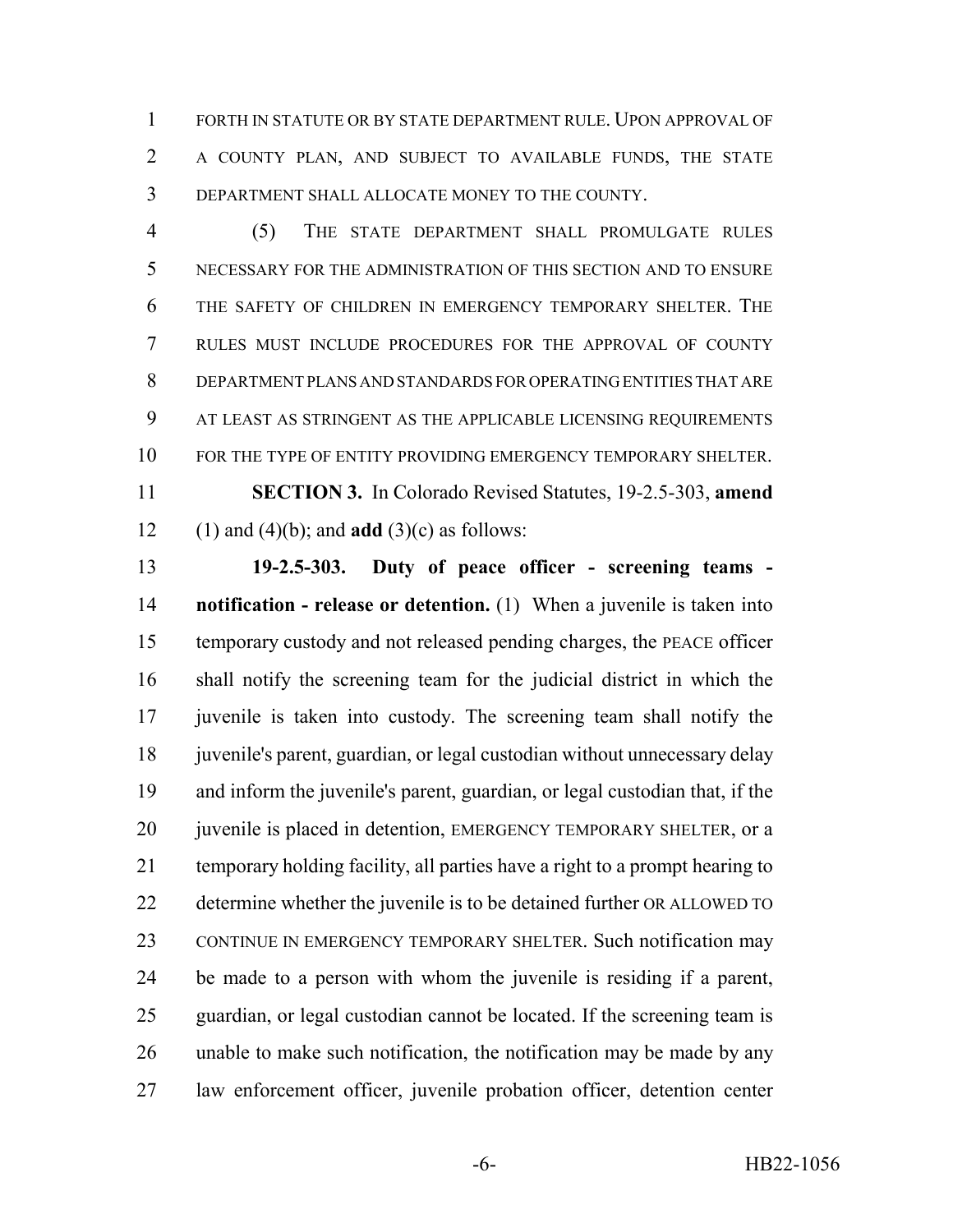counselor, or detention facility staff in whose physical custody the juvenile is placed.

 (3) (c) IF A JUVENILE MUST BE RELEASED TO THE CARE OF THE JUVENILE'S PARENTS, KIN, OR OTHER RESPONSIBLE ADULT IN ACCORDANCE 5 WITH SUBSECTION (3)(a) OF THIS SECTION BUT IS UNABLE TO RETURN HOME BECAUSE THE JUVENILE'S PARENT, GUARDIAN, OR LEGAL CUSTODIAN REFUSES TO TAKE CARE OF THE JUVENILE AFTER CONTACT WITH LAW ENFORCEMENT, OR BECAUSE THE CHILD IS HOMELESS, THE SCREENING TEAM MAY REFER THE CHILD TO THE COUNTY DEPARTMENT FOR TEMPORARY CARE WITH A GRANDPARENT, KIN, OR OTHER SUITABLE PERSON OR IN EMERGENCY TEMPORARY SHELTER PURSUANT TO SECTION 19-3-403.5.

 (4) (b) If the juvenile is not released as required in subsection (3) of this section, the juvenile must be taken directly to the court or to the place of detention, a temporary holding facility, a temporary shelter designated by the court, AN ENTITY PROVIDING EMERGENCY TEMPORARY SHELTER, or a preadjudication service program established pursuant to section 19-2.5-606 without unnecessary delay.

 **SECTION 4.** In Colorado Revised Statutes, 19-3-402, **amend** 20  $(3)(b)$  and  $(4)$  as follows:

 **19-3-402. Duty of law enforcement officer - notification - release or detention.** (3) (b) If he A CHILD is not released as provided in 23 subsection (2) of this section,  $\frac{1}{2}$  he shall THE CHILD MUST be taken directly 24 to the court or to the place of detention, or a temporary holding facility, AN ENTITY PROVIDING EMERGENCY TEMPORARY SHELTER, or a shelter designated by the court without unnecessary delay.

27 (4) The LAW ENFORCEMENT officer or other person who takes a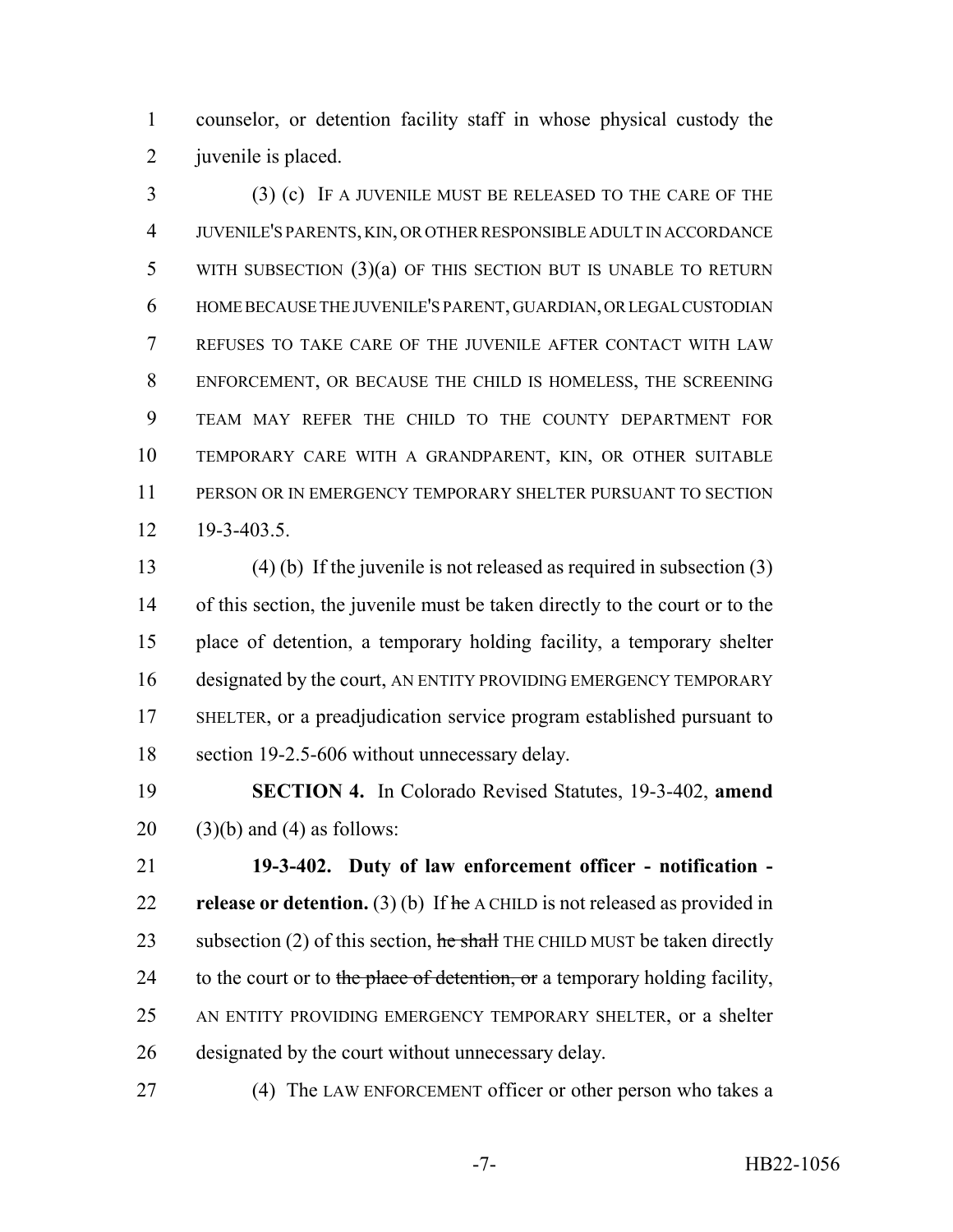1 child to a detention or shelter facility, AN ENTITY PROVIDING EMERGENCY TEMPORARY SHELTER, or a temporary holding facility shall notify the court and any agency or persons  $\frac{1}{3}$  designated by the court at the earliest 4 opportunity that the child has been taken into custody and where he THE 5 CHILD has been taken. He THE LAW ENFORCEMENT OFFICER OR OTHER PERSON shall also promptly file a brief written report with the court and 7 any agency or person so designated by the court stating the facts which THAT led to the child being taken into custody and the reason why the child was not released.

 **SECTION 5.** In Colorado Revised Statutes, 19-3-403, **amend** (2) as follows:

 **19-3-403. Temporary custody - hearing - time limits - restriction - rules.** (2) When a child is placed in a shelter facility or a temporary holding facility not operated by the department of human services designated by the court, OR IS RECEIVING TEMPORARY CARE IN EMERGENCY TEMPORARY SHELTER, the law enforcement official taking 17 the child into custody shall promptly so notify the court. He THE LAW ENFORCEMENT OFFICIAL shall also notify a parent or legal guardian or, if a parent or legal guardian cannot be located within the county, the person 20 with whom the child has been residing, and inform him THAT PERSON of the right to a prompt hearing to determine whether the child is to be detained further. The court shall hold such hearing within forty-eight hours, excluding Saturdays, Sundays, and legal holidays. A child requiring physical restraint may be placed in a juvenile detention facility operated by or under contract with the department of human services for a period of not more than twenty-four hours, including Saturdays, Sundays, and legal holidays.